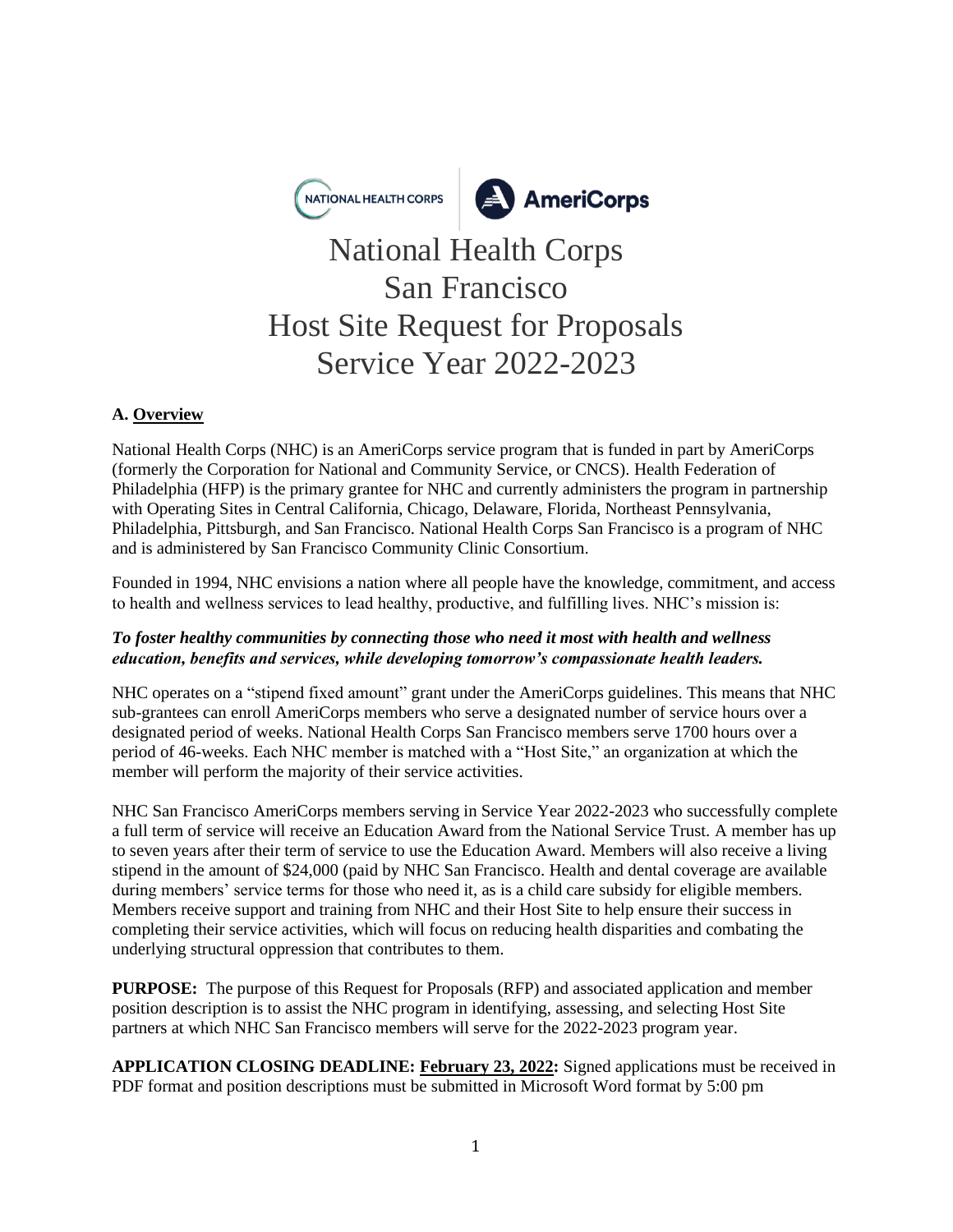Wednesday, February 23, 2022. Applications must be submitted by email to Nadia Majlessi, 415-355- 2241, nmajlessi@sfccc.org

**NUMBER OF HOST SITES SELECTED:** NHC San Francisco anticipates hosting 18 members for the 2022-2023 program year. Organizations may apply for more than one member. Only one application is required from each prospective Host Site organization, but a different service position description is required for each of the organization's requested NHC member positions. NHC San Francisco anticipates having more applications from Host Sites than there are available member slots; therefore, not every organization that applies will be selected as a Host Site, and selected organizations may not receive the requested number of members.

**COST SHARING REQUIREMENT**: The cash contribution required of Host Sites for the 2022-2023 program year is dependent on the level of federal funding NHC San Francisco receives. NHC San Francisco anticipates that the cash contribution amount will range between \$32,500 per member.

Host sites must also fulfill the responsibilities outlined in Section E of this RFP.

**PROGRAM PERIOD:** August 30, 2022 - August 29, 2023

**PROJECTED TERM PERIOD FOR MEMBERS**: 46-week terms beginning on August 30, 2022 for most members

*Please review this packet for specific details about the NHC San Francisco AmeriCorps program and the Host Site application process. Email Nadia Majlessi, [nmajlessi@sfccc.org,](mailto:nmajlessi@sfccc.org) NHC San Francisco Program Director and with any questions or to set up a meeting to discuss the potential partnership.* 

#### **B. National Health Corps Program Design:**

National Health Corps's three main objectives include:

1) decrease barriers for people who are Black, Indigenous, People of Color (BIPOC) and other identities who have been historically under-represented in health leadership (women, LGBQITA+ people, people with disabilities, etc.) to become healthcare and/or public health leaders in the future;

2) decrease health disparities through addressing social determinants of health, including underlying structural oppression, in communities plagued by histories of racial and economic inequities; and

3) improve organizational efficiencies, community engagement, and reach of services addressing social determinants of health.

To do this, NHC will recruit and train approximately 120 AmeriCorps members who will provide six main services to approximately 180,000 underserved adults and youth : 1) health education; 2) health screening; 3) navigation/care coordination to address social determinants of health; 4) benefits enrollment that addresses social determinants of health; and 7) capacity-building to address structural oppression.

A high priority of NHC is to recruit members who identify as BIPOC and other identities that are underrepresented in health and/or public health leadership roles. Members will be placed in a variety of Host Sites, including community and school-based health centers, free clinics, public health departments,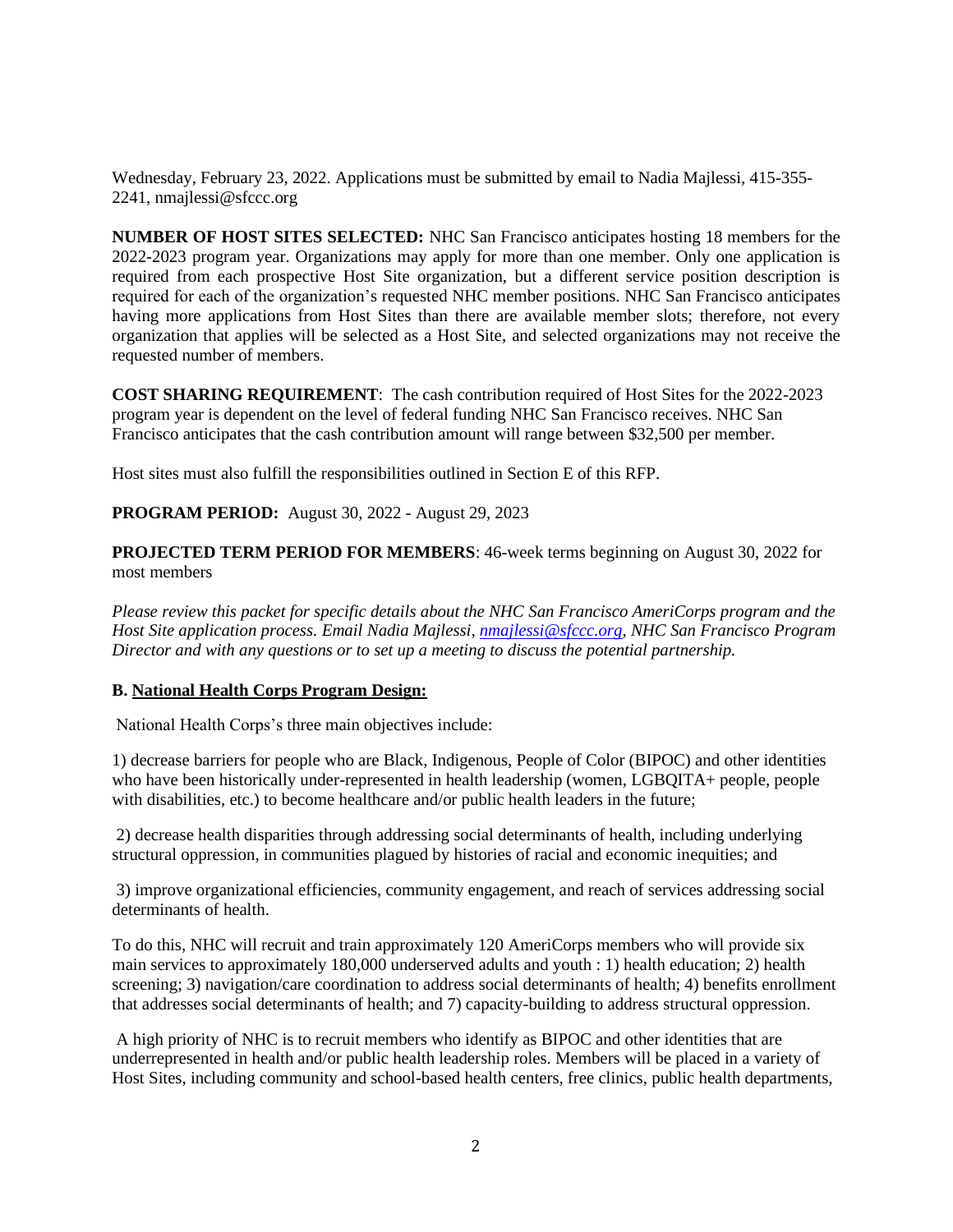and community-based public health organizations that provide services that address social determinants of health, including but not limited to preventing and responding to COVID-19.

In 2021, NHC Host Sites continued to experience challenges due to service needs, budgetary constraints, and new demands for expansion and transformation of delivery systems. NHC members will produce significant and unique contributions that address these challenges and enhance Host Sites' efforts to address social determinants of health, and underlying structural oppression, that would not otherwise be possible due to the lack of adequate funding, staffing, and resources. While each NHC intervention and dosage time varies to meet the specific needs of Host Sites and targeted communities, all NHC members are trained to use a biopsychosocial model framework to understand and treat the health of individuals they serve. This framework emphasizes that health is affected by a combination of complex social, psychological, biological, environmental, and societal factors. NHC trainings also include an intersectional public health framework, which recognizes that health is shaped by a multi-dimensional overlapping of factors such as race, class, income, education, age, ability, sexual orientation, immigration status, ethnicity, indigeneity, and geography.

### **C. Host Site Eligibility**

To be eligible to apply to be an NHC Host Site, an organization must be a state-recognized nonprofit organization that complies with the restrictions outlined in Section  $501(c)(3)$  of the IRS code pertaining to political activities and lobbying; an institution of higher education; a government entity within a state or territory; Indian Tribe; or a partnership/consortium. These may include hospitals, schools, federally qualified health centers and other community health centers, primary care associations, health centercontrolled networks, and regional consortia.

*Other Requirements*: Under section 132A(b) of the National and Community Service Act of 1990 (NCSA), organizations that have been convicted of a federal crime may not receive assistance described in this RFP. Note that under section 745 of Title VII, Division E of the Consolidated Appropriations Act, 2016, if AmeriCorps is aware that any organization/Host Site has any unpaid Federal tax liability which has been assessed or for which all judicial and administrative remedies have been exhausted or have lapsed, and that is not being paid in a timely manner pursuant to an agreement with the authority responsible for collecting the tax liability, that organization/Host Site is not eligible for partnership with NHC as outlined in the RFP. A similar restriction may be enacted with the appropriation which will fund awards under this RFP. Pursuant to the Lobbying Disclosure Act of 1995, an organization described in Section 501(c)(4) of the Internal Revenue Code of 1986, 26 U.S.C. 501(c)(4) that engages in lobbying activities is not eligible to apply for AmeriCorps program funding.

#### **D. Other AmeriCorps/NHC Eligibility Requirements and Restrictions**

In order to be an NHC San Francisco Host Site, an organization must:

● Provide opportunities for NHC members to perform **direct service activities or capacitybuilding activities** that address social determinants of health and health disparities in communities in NHC San Francisco geographic locations and are consistent with NHC's objectives described above.

NHC considers structural oppression to be the multiplicity of ways that white/cisgender/heteronormative/ableist supremacy oppresses society, as well as the systematic and systemic ways that privilege is used to produce or reproduce inequity. **A total of 15% of each member's Host Site service hours must be spent on direct service and/or capacity-**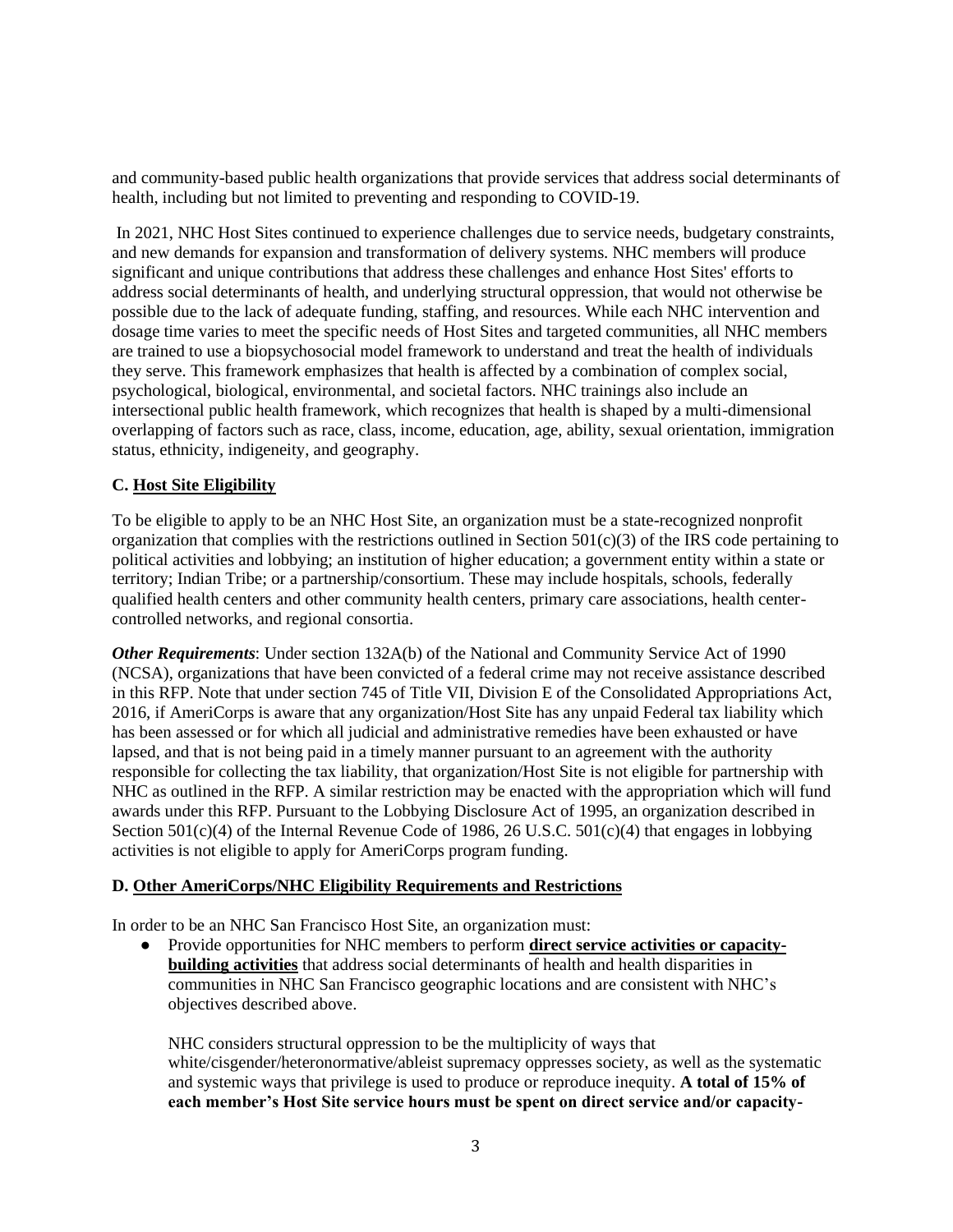**building activities that help to address structurally oppressive policies, procedures, and practices that contribute to health disparities.** This typically means that the point of intervention will be at the program or policy level and the activity will aim to address root causes of inequities and health disparities; providing direct services to individuals who are underserved or who are members of marginalized groups is not sufficient to meet this requirement. Examples of the types of activities that could help fulfill this requirement include, but are not limited to:

- o Identifying demographic/cultural/geographic groups that are underrepresented as participants in a particular program; augmenting the program by revising program materials (e.g. outreach materials, curricula, etc.) to increase responsiveness to the needs and experiences of the underrepresented group(s); conducting outreach to the underrepresented group(s) to better understand interest in and barriers to participation and corresponding opportunities to improve the program.
- o Developing, recruiting for, or facilitating focus groups composed of underrepresented community members when building or refining programs in order to inform program development.
- o Revising intake forms/processes to assess underlying environmental/community factors and experiences of marginalization that may contribute to individual challenges in service access and utilization; identifying pathways for support/referral to help address the needs identified.
- $\circ$  Revising health education curricula to include discussion of the ways in which experiences of oppression contribute to health outcomes and the impact of community/collective and individual trauma on health.
- o Assessing provision of culturally aligned information and resources to service recipient communities and proposing/implementing improvements where needed.
- o Assessing individual bias of staff or other stakeholders and identifying/implementing opportunities to address it in order to improve service delivery.

#### **Please note that proposed member service activities may not include any AmeriCorps prohibited activities (outlined below).**

- Demonstrate the capacity to provide mentoring and supervision, as well as personal and professional development opportunities, for the member(s) it is assigned.
- Comply with AmeriCorps **non-supplantation regulations:** NHC assistance may not be used to replace State and local public funds that had been used to support programs of the type eligible to receive AmeriCorps support. For any given program, this condition will be satisfied if the aggregate non-Federal public expenditure for that program in the fiscal year that support is to be provided is not less than the previous fiscal year.
- Comply with AmeriCorps regulations related to **contracts or collective bargaining agreements:**  NHC assistance may not be used to impair existing contracts for services or collective bargaining agreements.
- Comply with AmeriCorps **non-duplication regulations:** NHC assistance may not be used to duplicate an activity that is already available in the locality of a program. And, unless the requirements are met, AmeriCorps assistance will not be provided to a private nonprofit entity to conduct activities that are the same or substantially equivalent to activities provided by a State or local government agency in which such entity resides.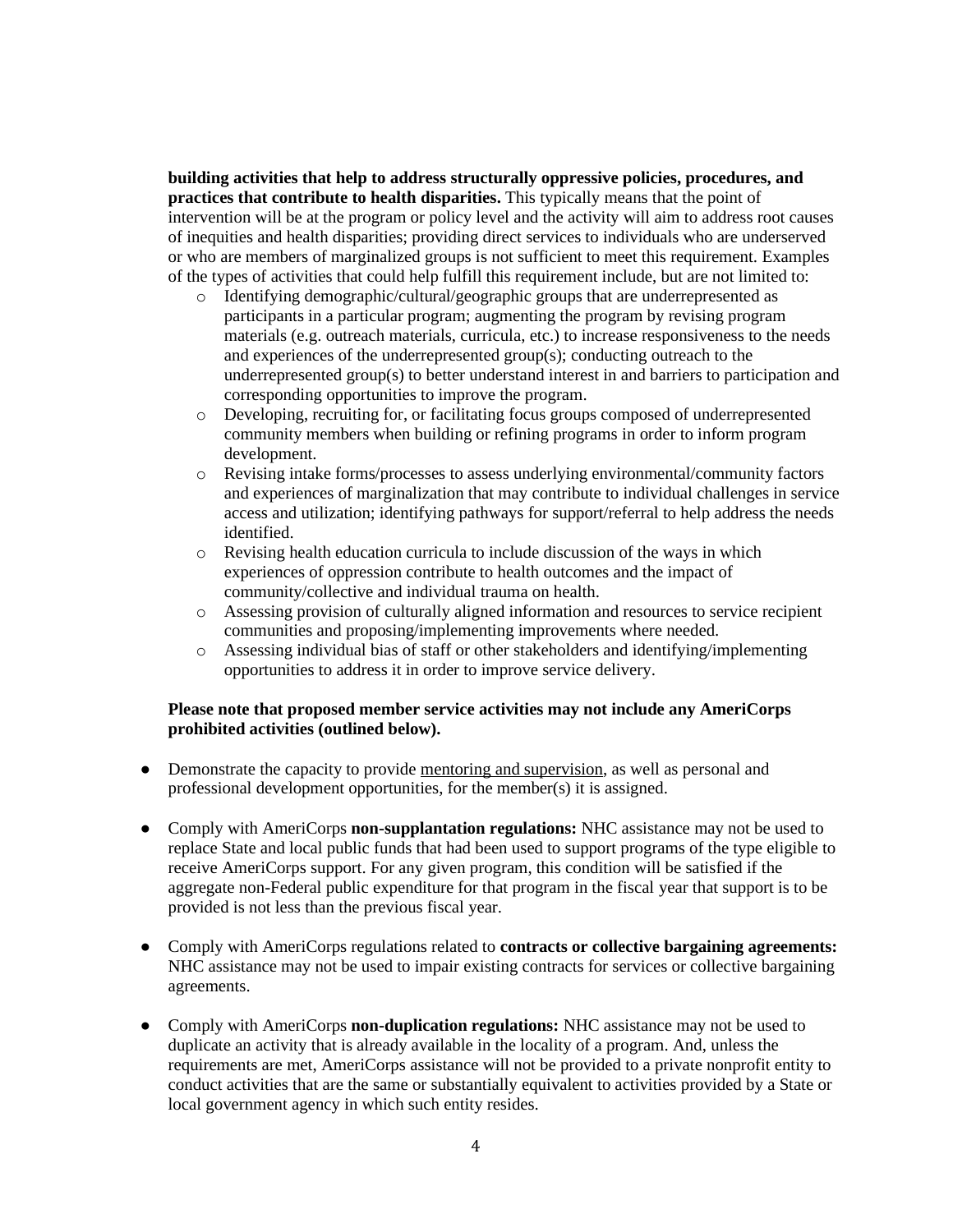- Comply with AmeriCorps **non-displacement regulations**:
	- 1) An employer may not displace an employee or position, including partial displacement such as reduction in hours, wages, or employment benefits, as a result of the use by such employer of a participant in a program receiving AmeriCorps assistance;
	- 2) An organization may not displace a volunteer by using a participant in a program receiving AmeriCorps assistance;
	- 3) A service opportunity will not be created using AmeriCorps assistance that will infringe in any manner on the promotional opportunity of an employed individual;
	- 4) A participant in a program receiving AmeriCorps assistance may not perform any services or duties or engage in activities that would otherwise be performed by an employee as part of the assigned duties of such employee;
	- 5) A participant in any program receiving AmeriCorps assistance may not perform any services or duties, or engage in activities, that—
		- Will supplant the hiring of employed workers; or
		- Are services, duties, or activities with respect to which an individual has recall rights pursuant to a collective bargaining agreement or applicable personnel procedures.
	- 6) A participant in any program receiving AmeriCorps assistance may not perform services or duties that have been performed by or were assigned to any
		- a. Presently employed worker;
		- b. Employee who recently resigned or was discharged;
		- c. Employee who is subject to a reduction in force or who has recall rights pursuant to a collective bargaining agreement or applicable personnel procedures;
		- d. Employee who is on leave (terminal, temporary, vacation, emergency, or sick); or
		- e. Employee who is on strike or who is being locked out.
- Consult with local labor representatives to ensure that the NHC program complies with labor laws.
- Comply with federal requirements for **Drug-Free Workplaces:** Every NHC Host Site must be a "Drug-Free Workplace" in compliance with the requirements for federal grant recipients under Sections 5153 through 5158 of the Anti-Drug Abuse Act of 1988, and must communicate its Drug-Free Workplace Policy, including any applicable provisions related to drug testing, to members before the beginning of the service term.
- Offer services to NHC members without regard to race, color, national origin, gender, age, religion, sexual orientation, disability, gender identity or expression, sex, political affiliation, marital or parental status, or military service, according to the AmeriCorps Grants Program Civil Rights and Non-Harassment Policy (Appendix A).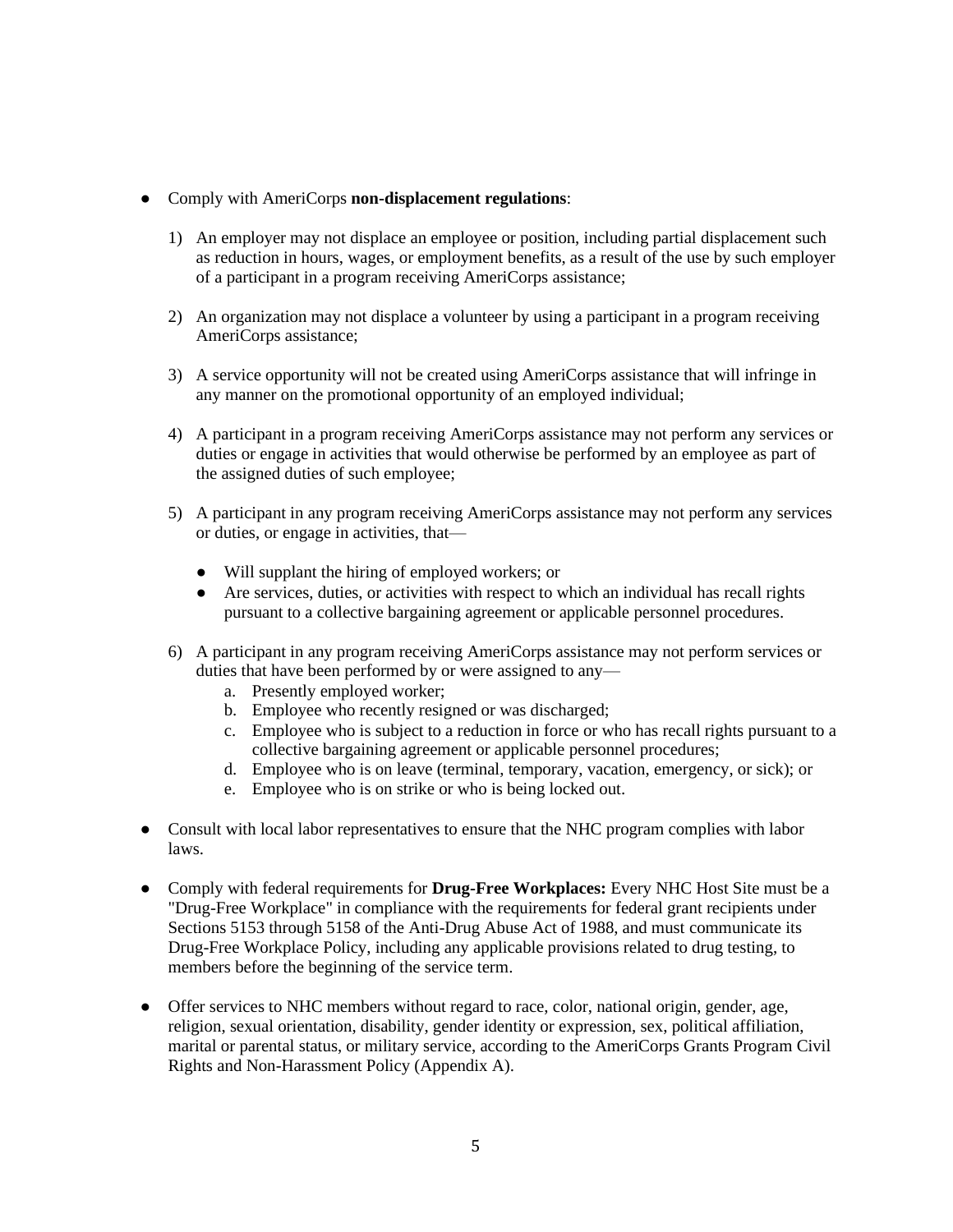- Comply with AmeriCorps regulations related to **member fundraising activities:** An AmeriCorps member may spend no more than 10% of their originally agreed-upon term of service, as reflected in the member enrollment in the National Service Trust, performing fundraising activities, as described in §2520.40. AmeriCorps members may only raise resources directly in support of their NHC Host Site service activities outlined in their member position description and delivered in compliance with applicable regulations. **AmeriCorps members may not:**
	- 1) Raise funds for living allowances or for an organization's general (as opposed to project-specific) operating expenses or endowment.
	- 2) Write a grant application to AmeriCorps or to any other Federal agency.
- Comply with federal and NHC regulations related to **needle/syringe exchange and related activities:** Federal law currently prohibits the use of federal funds to support AmeriCorps/NHC members or generated volunteers purchasing or distributing sterile needles or syringes for the hypodermic injection of any illegal drug. Thus, NHC members may not earn service hours for engaging in these activities directly by providing NHC service recipients with a needle or syringe exchange program or indirectly by recruiting, training, or managing others for the purpose of engaging in these activities.
- Comply with NHC regulations related to **service activities related to medical marijuana:** NHC strictly prohibits all NHC service activities related to medical marijuana use, education, access, and referral by members, Operating Site staff, and NHC staff. Members may not provide individuals receiving services at Host Sites or through program-supported or outside service activities with any assistance related to medical marijuana, and may not earn service hours for any activities related to medical marijuana. This policy applies regardless of the state laws of the states in which member activities are taking place.

#### **E. Host Site Expectations & Commitments**

Host Sites assume a variety of responsibilities when they are selected to host an NHC member. NHC San Francisco works to support each Host Site and member in meeting the goals of the program. Each Host Site is asked to fulfill the following expectations and commitments:

- Contribute a cash contribution toward the member stipend and program operating costs as determined by the program (range noted above).
- Pay for or reimburse NHC members for any pre-service tests (e.g., physicals/medical exams, drug tests, additional background checks not required by NHC or AmeriCorps, certifications, etc.) that are required in order for members to serve at the Host Site.
- Designate a Host Site Supervisor/Mentor who will provide adequate supervision to ensure/maintain NHC members' accountability, member development, program development, and completion of program service objectives (see below for NHC Host Site Supervisor Requirements).
- Provide each NHC member with a position description that clearly defines their duties and responsibilities, including day-to-day activities, and provides all information required by NHC. The position description should align with NHC's mission and objectives. The position must include at least 85% direct service or capacity-building activities that aim to improve, augment, or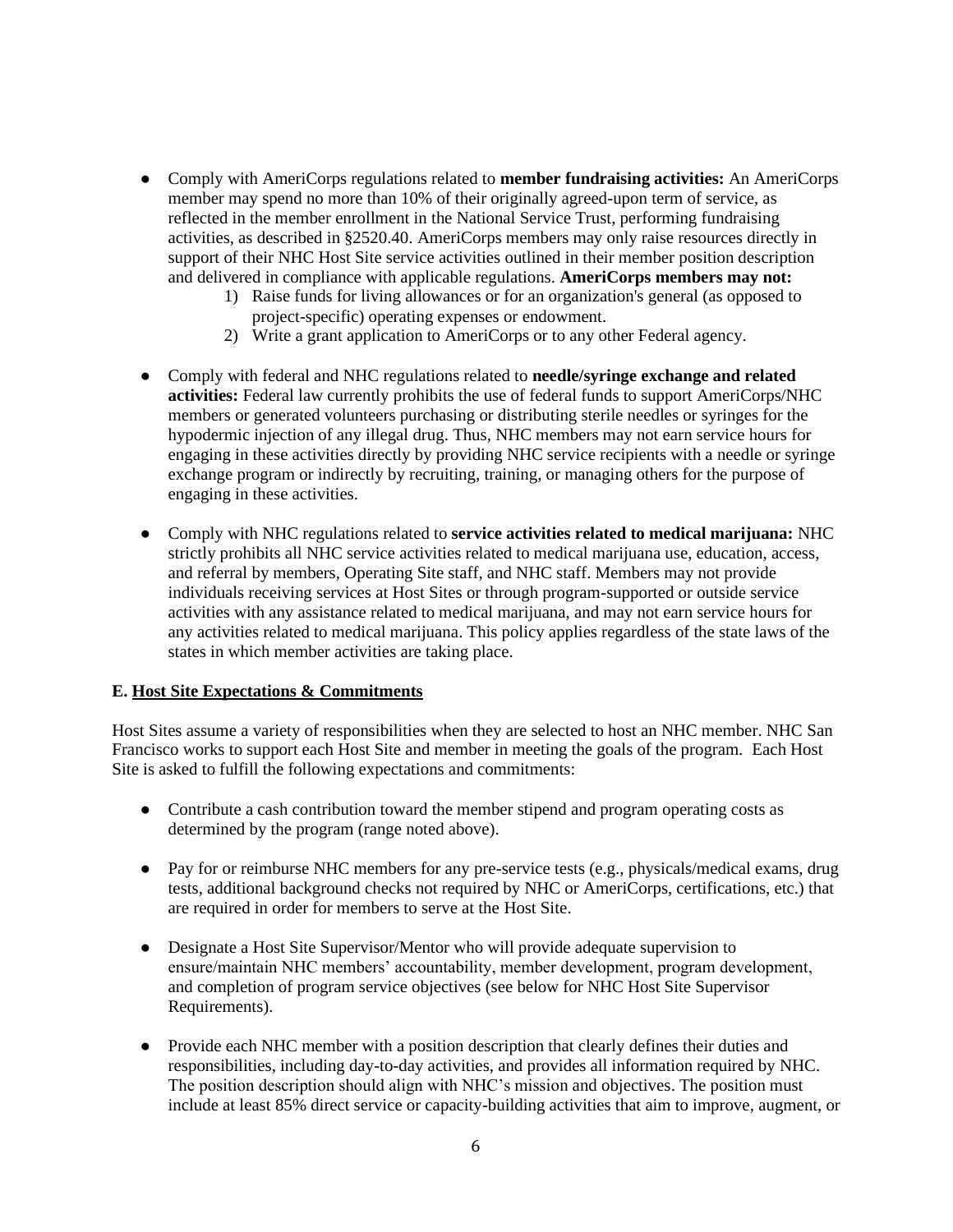support direct service, with up to 15% allowable for administrative tasks that support the overall position. The position must include at least 15% of the member's service hours spent on activities that address structural oppression in policies, procedures, and practices that contribute to health disparities. The position description must be modified and submitted to the NHC Operating Site for approval in advance if member responsibilities change.

- Reimburse NHC members for site-related travel expenses such as travel to outreach events, between service sites, or other authorized travel approved by the Host Site Supervisor, but not daily travel to and from the Host Site.
- Provide support/supplies to NHC members necessary for them to perform their service activities effectively that include, but may not be limited to: supervision, office space, necessary supplies, materials, administrative support, and equipment, including access to a phone, a computer and appropriate office space. If members must complete Host Site service activities via remote/teleservice due to pandemic or other necessary causes as determined by government order and/or Host Site policy/recommendation, the Host Site is responsible for ensuring access to all required equipment and technology to fulfill the requirements of the service position from the teleservice location.
- Submit all required program documentation in accordance with the deadlines established by NHC and/or the NHC Operating Site.
- Support NHC member attendance and participation in NHC San Francisco sponsored member meetings, trainings, group services projects, retreats, site visits and other program functions as determined by NHC program staff.
- Understand NHC and AmeriCorps prohibited member activities (see below) and restrictions (see above) and ensure that members are not engaging in prohibited activities or violating other AmeriCorps restrictions while accumulating service or training hours or otherwise performing activities supported by the AmeriCorps program.
- Adhere to and support member adherence to NHC program policies as detailed in the *NHC Member Handbook*, including member corrective action and problem-solving procedures.
- Maintain regular communication with NHC program staff regarding the member's performance, special initiatives, achievements, issues, and other matters that affect NHC program effectiveness at the site.
- Participate with NHC program staff in strategies for problem solving, program evaluation, and program improvement in a timely manner within reasonable deadlines provided by NHC staff.
- Inform and take active steps to help ensure that other Host Site staff understand the role of the AmeriCorps NHC member, including restricted/prohibited activities as communicated by NHC program staff and outlined in the *NHC Member Handbook*.
- Participate in, encourage, and support members with data collection and reporting for NHC performance measures and evaluation activities within timely, reasonable deadlines requested by NHC.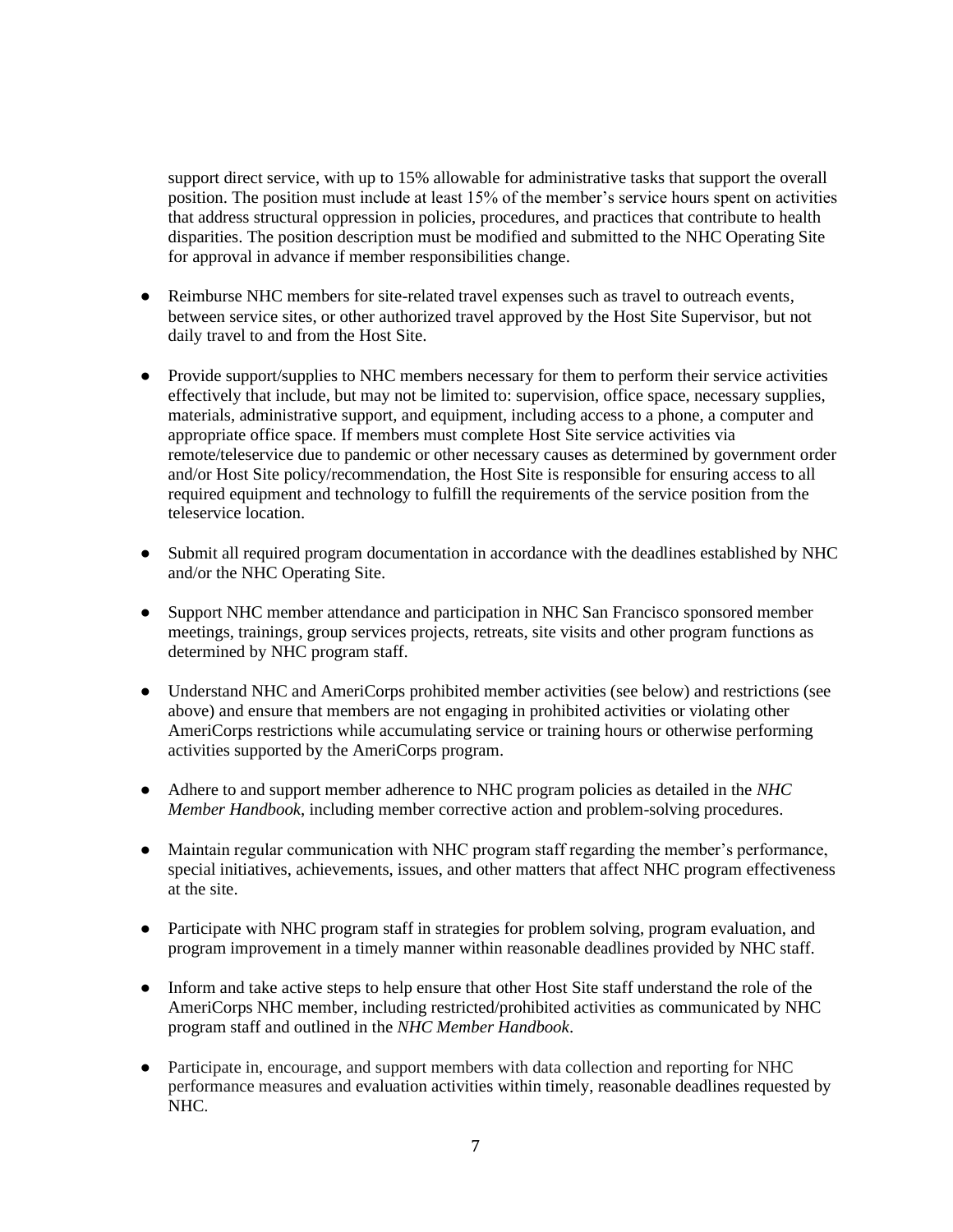- Participate in and assist with the NHC communications/public relations work plan as necessary, including but not limited to: using the AmeriCorps and NHC logos (provided by NHC) on all promotional material discussing the Host Site's partnership with AmeriCorps and NHC, and including the NHC boilerplate (provided by NHC upon request) in all press releases/promotional material discussing the Host Site's partnership with NHC.
- Inform NHC staff about and provide documentation of any concerns, problems, or issues related to a member's performance or conduct at the site immediately, and in accordance with the NHC performance improvement/corrective action procedures.
- Inform NHC staff immediately of any developments or delays that have an impact on NHC activities, any significant problems relating to the administrative aspects of the Host Site/NHC partnership, or any suspected misconduct or nonfeasance related to this partnership.
- Comply with all NHC and AmeriCorps monitoring activities and agree to provide NHC and AmeriCorps authorized representatives access to program documentation, organizational procedures, and other information as may be reasonably required.
- Comply with all NHC required improvement/corrective actions in the time frame stipulated by the NHC as may be reasonably required.
- Put appropriate safeguards in place for ensuring member safety and ensure that members are informed about the Host Site's policies and procedures for responding to potentially unsafe situations and emergencies.
- Ensure that neither the Host Site nor any person acting on its behalf shall in any manner discriminate against or intimidate any NHC member on the basis of race, color, national origin, gender, age, religion, sexual orientation, disability, gender identity or expression, sex, political affiliation, marital or parental status, military service, or any other status in any of its activities or operations. Should discrimination or intimidation occur, the Host Site shall immediately contact the NHC Operating Site to discuss a plan for remedying the issue.
- Engage with members who disclose experiencing inappropriate behavior by service recipients or other community members encountered during the course of service and support such members in addressing the issue in accordance with NHC policy.

The assigned Host Site Supervisor/Mentor must fulfill the following expectations and commitments:

- 1. Assume primary responsibility for ensuring Host Site compliance with the expectations outlined above in this Section E and serve as the primary Host Site liaison with other relevant Host Site and NHC personnel to address any concerns, issues, or needs.
- 2. Provide and/or coordinate any Host Site-specific NHC member training needed to carry out program activities at the Host Site, including training about all Host Site policies and requirements to which members are expected to adhere.
- 3. Supervise, monitor, and mentor NHC member(s) assigned.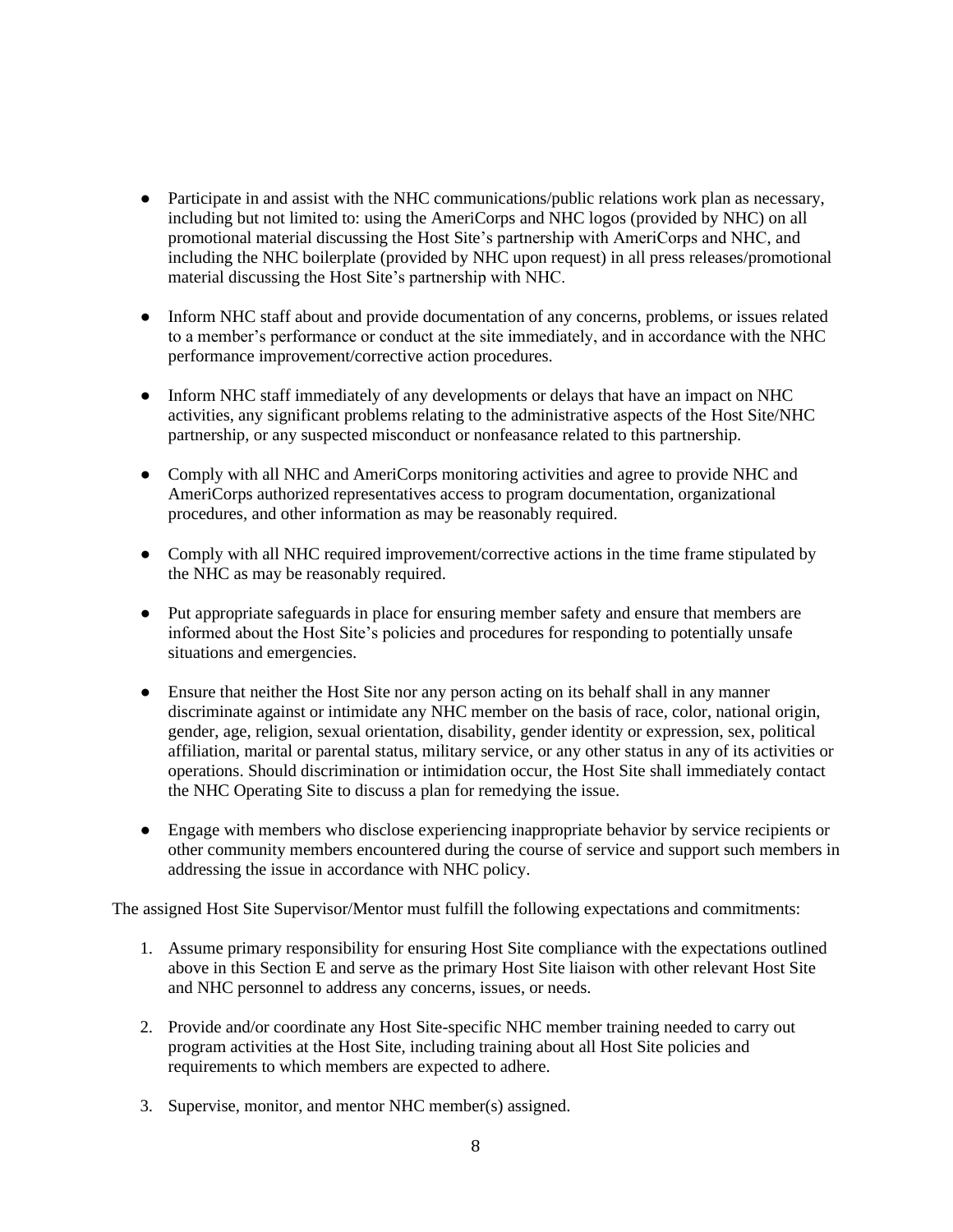- 4. Hold **weekly** one-on-one meetings with NHC member(s) and their team and check in with any teleserving members at least three times per week.
- 5. Ensure that there is adequate oversight of the member's day-to-day activities and opportunities for communication between the member and supervisor to troubleshoot time-sensitive questions and issues outside of formal member/supervisor meetings. If the member and supervisor are not physically located in the same building during member service hours, ensure that the member has access to an on-site contact who can assist with addressing urgent needs.
- 6. Participate and respond in a timely manner to NHC surveys and/or evaluation activities.
- 7. Review and sign documentation related to daily activities and hours of service on an ongoing, biweekly basis.
- 8. Evaluate each NHC member's performance at least twice a year using NHC's standard Member Performance Review procedures, and support each member's professional development goals through NHC's Member Development Plan process.
- 9. Adhere to the NHC corrective action and problem-solving procedures in a timely manner.
- 10. Attend meetings and trainings conducted by NHC and/or the NHC Operating Site.
- 11. Develop or assist in development of program activities that enable NHC members to provide services related to NHC program objectives.
- 12. Adhere to all other Host Site responsibilities and NHC/AmeriCorps provisions that are outlined in the *NHC Member Handbook*, and the signed agreement between NHC and the Host Site.

#### **F. Member Training**

All NHC members receive training throughout the program year. NHC San Francisco makes every effort to ensure that member training is relevant and applicable to members' service activities and/or their professional and career development. NHC training is a shared responsibility, meaning members, program staff, and Host Site supervisors all play a role in assessing needs and designing, evaluating, and improving training. Member training takes many forms including Pre-Service Orientation at the beginning of the service term, monthly group training/member meetings, training provided by each member's Host Site, and optional outside training opportunities. Training is an integral part of the NHC member experience; therefore, members are expected to attend all pre-service and monthly trainings. NHC training focus areas, goals, and objectives are provided to all NHC Operating Sites, Host Sites, and members each program year. Host Sites are expected to provide members with training necessary to complete the specific tasks outlined in their service position description.

#### **G. What NHC Members Can and Cannot Do**

NHC members must perform Host Site service activities in accordance with a predetermined position description completed using the NHC standardized position description template (completed by their Host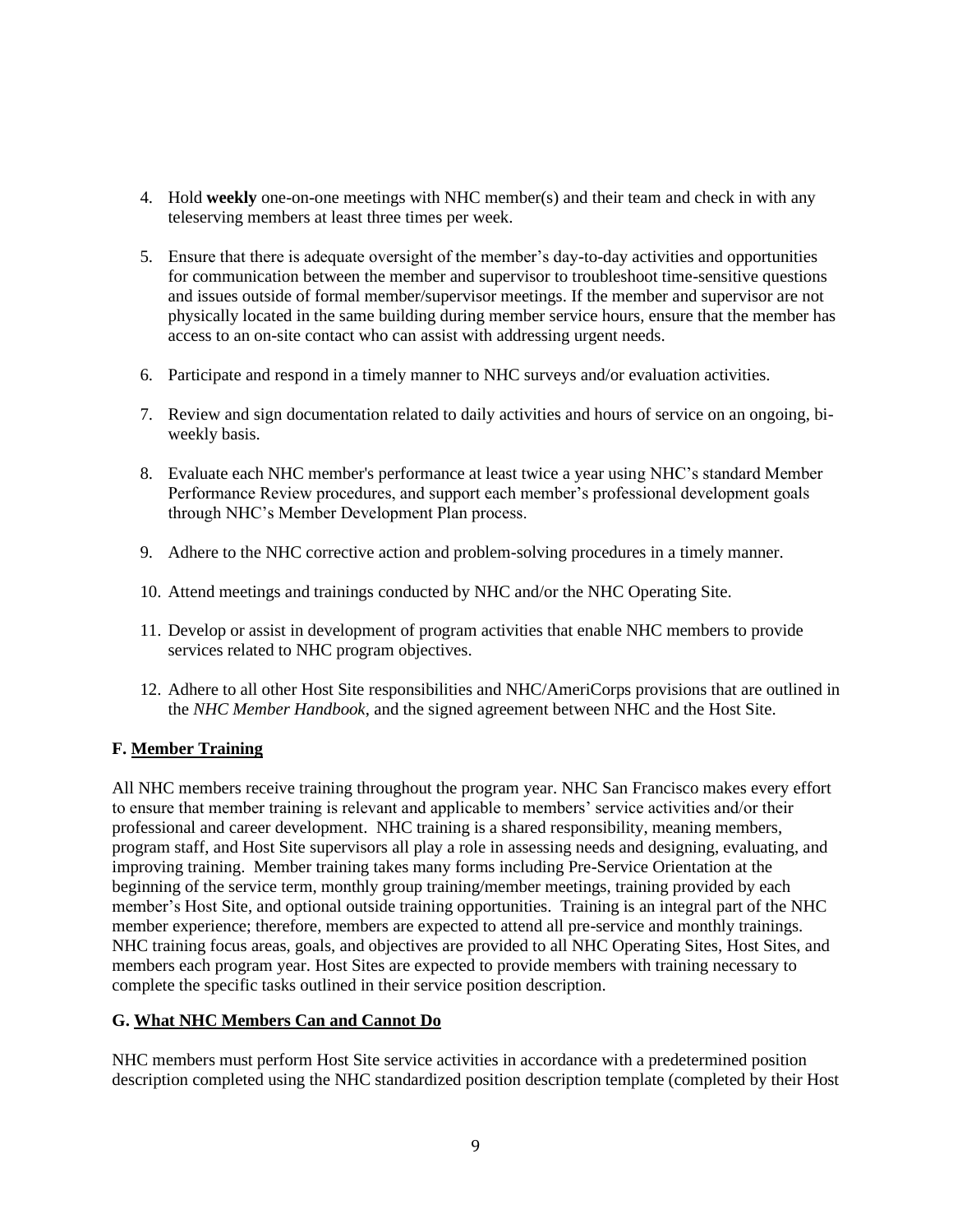Site and approved by the NHC) for their term of service. Member roles must align with the design of the NHC program and contribute to addressing the program's focus areas.

#### **NHC members:**

- Must engage in direct service or capacity-building activities for at least 85% of their Host Site service time, with up to 15% of their time allowable for administrative activities that support the overall position (such as stuffing envelopes, entering data, etc.). Direct service activities are hands-on and have a direct impact on the individuals receiving services through a Host Site. Capacity-building activities are those that improve/expand organizational or programmatic efficiency, effectiveness, or scale/reach. Capacity-building activities may also leverage resources for programs and/or organizations. Capacity-building activities conducted through NHC must have the purpose of providing more, better, and/or more sustainable direct services, and cannot be solely intended to support the administration or operations of the organization. A total of 15% of each member's Host Site service hours must be spent on direct service and/or capacity-building activities that help to address structurally oppressive policies, procedures, and practices that contribute to health disparities in NHC's focus areas.
- May recruit, supervise, and train volunteers to support the Host Site mission.
- May raise funds directly in support of Host Site service activities that meet local health or human needs and that provide immediate and direct support to specific and direct service activities that members are doing at their Host Site as part of their approved position description. 100% of the funds raised must support these activities (see above for details on AmeriCorps fundraising restrictions). **Fundraising must not exceed 10% of the member's total hours of commitment and all member fundraising activities require prior approval by NHC.**
- May engage in professional training and development opportunities.

#### **AmeriCorps Member Prohibited Activities:**

While charging time to the AmeriCorps program, accumulating service or training hours, or otherwise performing activities supported by the AmeriCorps program or the AmeriCorps agency, staff and members may not engage in the following activities:

- 1. Attempting to influence legislation;
- 2. Organizing or engaging in protests, petitions, boycotts, or strikes;
- 3. Assisting, promoting, or deterring union organizing;
- 4. Impairing existing contracts for services or collective bargaining agreements;
- 5. Engaging in partisan political activities, or other activities designed to influence the outcome of an election to any public office;
- 6. Participating in, or endorsing, events or activities that are likely to include advocacy for or against political parties, political platforms, political candidates, proposed legislation, or elected officials;
- 7. Engaging in religious instruction, conducting worship services, providing instruction as part of a program that includes mandatory religious instruction or worship, constructing or operating facilities devoted to religious instruction or worship, maintaining facilities primarily or inherently devoted to religious instruction or worship, or engaging in any form of religious proselytization;
- 8. Providing a direct benefit to—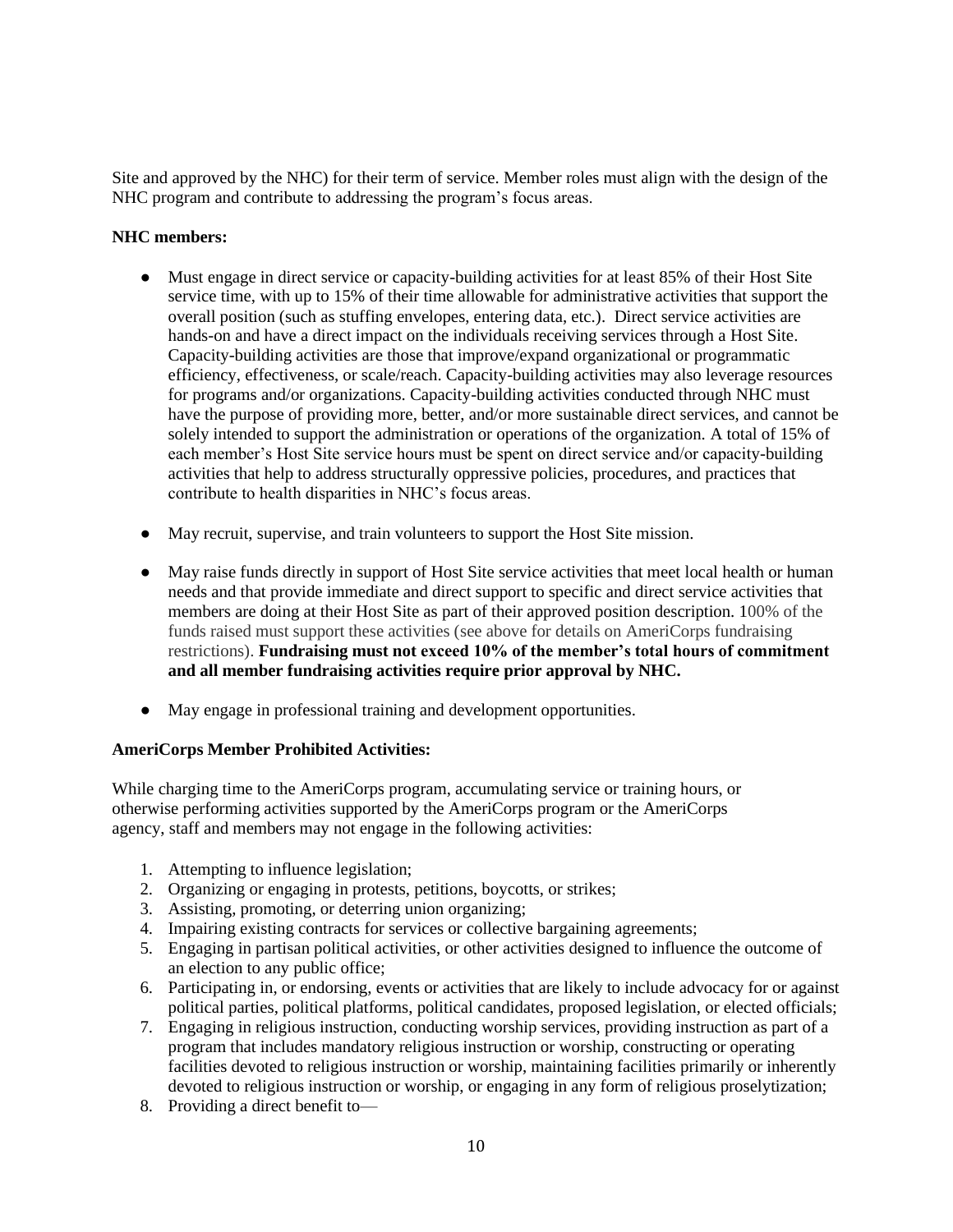- a. A business organized for profit;
- b. A labor union;
- c. A partisan political organization;
- d. A nonprofit organization that fails to comply with the restrictions contained in section 501(c)(3) of the Internal Revenue Code of 1986 related to engaging in political activities or substantial amount of lobbying except that nothing in these provisions shall be construed to prevent participants from engaging in advocacy activities undertaken at their own initiative; and
- e. An organization engaged in the religious activities described in paragraph 7 above, unless AmeriCorps agency assistance is not used to support those religious activities;
- 9. Conducting a voter registration drive or using AmeriCorps agency funds to conduct a voter registration drive;
- 10. Providing abortion services or referrals for receipt of such services; and
- 11. Such other activities as the AmeriCorps agency may prohibit.

In addition to the above activities, the below activities are additionally prohibited:

**Census Activities.** AmeriCorps members and volunteers associated with AmeriCorps grants may not engage in census activities during service hours. Being a census taker during service hours is categorically prohibited. Census-related activities (e.g., promotion of the Census, education about the importance of the Census) do not align with AmeriCorps State and National objectives. What members and volunteers do on their own time is up to them, consistent with program policies about outside employment and activities.

**Election and Polling Activities**. AmeriCorps members may not provide services for election or polling locations or in support of such activities.

AmeriCorps members may not engage in the above activities directly or indirectly by recruiting, training, or managing others for the primary purpose of engaging in one of the activities listed above. Individuals may exercise their rights as private citizens and may participate in the activities listed above on their initiative, on non-AmeriCorps time, and using non-AmeriCorps agency funds. Individuals should not wear the AmeriCorps logo while doing any of the above activities on their personal time.

All locations where members serve should post a list of the prohibited activities, when possible.

#### **H. Host Site Selection Criteria and Timeline**

Applications to host an NHC San Francisco member will be assessed and reviewed by a team of NHC staff and partners. All **NEW** NHC Host Sites being considered for selection will be required to participate in a site visit with NHC San Francisco staff as part of their Application Review. All Host Site applications, whether for new or returning Host Sites, will be reviewed according to the following criteria:

• The degree to which the proposed member position addresses an identified community need and aligns with NHC's mission and objectives;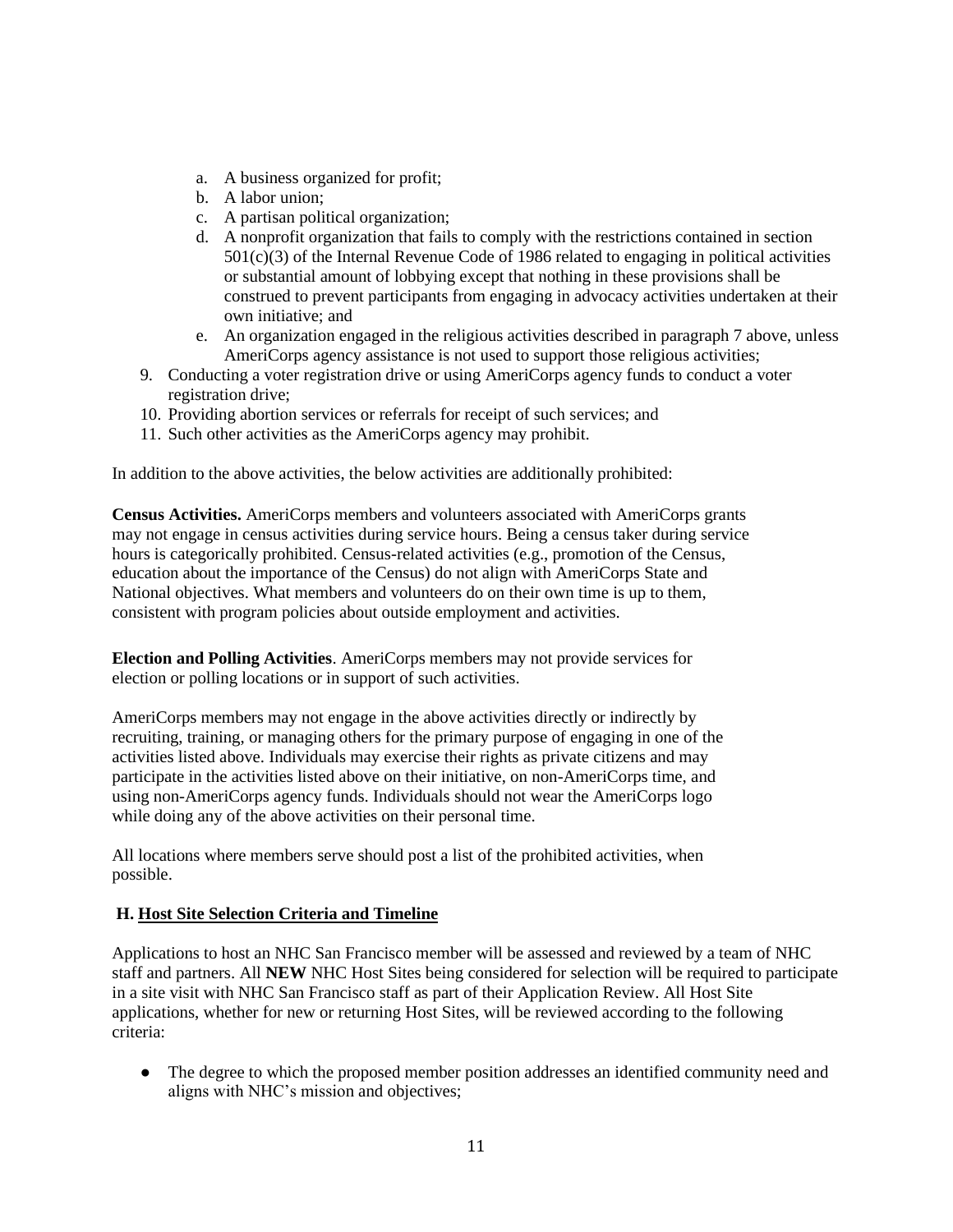- The degree to which proposed service activities are meaningful, comprehensive, and appropriate for an NHC member;
- The degree to which proposed member activities address social determinants of health, health disparities, and the underlying structural oppression that contributes to them;
- Whether the proposed activities are ongoing and will provide enough for a member to do at the Host Site for 36-40 hours per week, on average;
- Commitment and demonstrated ability to supervise the member(s) and support their professional development objectives;
- The ability to fulfill NHC requirements;
- Information gathered by NHC staff during a visit to the agency; and
- Past performance of the organization as an NHC Host Site (if applicable).

Host site applications and position descriptions are due on **February 23, 2022.** This NHC Host Site selection process is a competitive process. Host site applicants are not guaranteed selection. Applicants will be notified of their selection status no later than April 1, 2022.

#### **Appendix A: AmeriCorps Grants Program Civil Rights and Non-Harassment Policy**

AmeriCorps (the Corporation for National and Community Service adopted the operating name "AmeriCorps" as of September 29, 2020) has zero tolerance for unlawful harassment of any individual or group of individuals engaged in national service. AmeriCorps is committed to treating all persons with dignity and respect. Our agency prohibits all forms of discrimination and harassment based on race, color, national origin, gender, age (40 and over), religion, sexual orientation, disability (mental or physical ), gender identity or expression, political affiliation, marital or parental status, pregnancy, reprisal, genetic information (including family medical history), or military service. All programs administered by or receiving federal financial assistance from AmeriCorps must be free from all forms of discrimination and harassment.

Harassment may include slurs and other verbal or physical conduct relating to an individual's gender, race, ethnicity, religion, sexual orientation, or any other legally-protected status when such behavior has the purpose or effect of interfering with service performance or creating an intimidating, hostile, or offensive service environment. Examples of harassing conduct include but are not limited to: explicit or implicit demands for sexual favors; pressure to engage in a romantic relationship or for dates; deliberate touching of another person without consent, leaning over, or cornering a person; repeated offensive teasing, jokes, remarks, or questions; unwanted letters, emails, or phone calls; distribution or display of offensive materials; offensive looks or gestures; gender, racial, ethnic, or religious baiting; physical